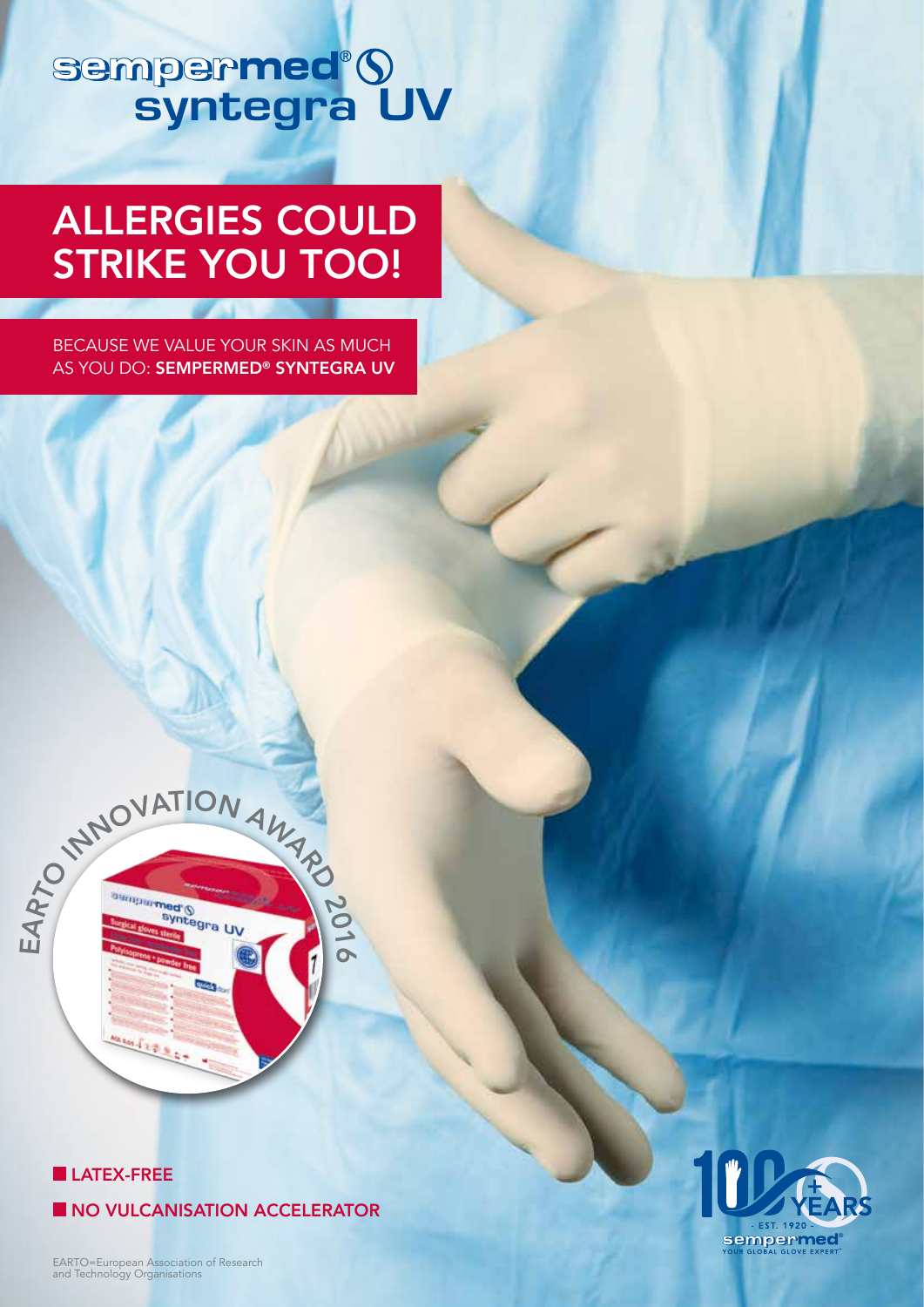SEMPERMED® SYNTEGRA UV

# CONTACT ALLERGIES ARE ON THE INCREASE WORLDWIDE.

### Do you work in a hospital? Then you probably know someone who has, or has had, an allergy.

While latex (type I) allergies are declining, type IV allergies, such as contact dermatitis, are significantly on the rise. What's particularly unsettling about this is that: even after years of working, our bodies can still develop an intolerance. More than 2,800 substances can trigger skin allergies. In 80 % of cases caused by gloves, contact allergies are triggered by **vulcanisation accelerators**.<sup>1)</sup>

## UNCERTAINTY LEADS TO STRESS.

The skin is our largest bodily organ. It is a sensory perceptive field that is extremely sensitive and intimate. When we're naked, we feel defenseless. Since our skin is also especially 'close' to us, skin allergies are also particularly unpleasant on a psychological level.

In addition to physical symptoms such as itchiness, there are psychological stresses: Will my condition get worse? Will I be able to carry on working at all?

# PREVENTION IS BETTER THAN A CURE.

That's why, for us at SEMPERMED, we are concerned with more than just skin protection, we are concerned about you as a whole. Our research is aimed at all of you and not just your hands. For this reason, we have developed Sempermed® Syntegra UV.

#### Your benefits include:

**UNDERY HIGH SKIN TOLERANCE TO THE MATERIAL –** 

because the glove is made of polyisoprene and free of latex and accelerators

AS COMFORTABLE AS LATEX TO WEAR - thanks to the innovative polyisoprene  $\blacksquare$  LESS TIRING ON THE HANDS -

since the glove is anatomically shaped to offer good hand mobility

**LONG-LASTING SECURITY** – prevents certain allergies and sensitisation of skin



1) Sources: Rimmele-Schick E., (3/2004): 'Latex allergy as an occupational disorder'; Gardner, N. (9/2002): 'Glove reactions"; M. Pesonen et al. (2015): 'Patch test results of the European baseline series among patients with occupational contact dermatitis across Europe – analyses of the European Surveillance System on Contact Allergy network, 2002–2010'; University of Michigan, (2015): 'The impact of national level interventions to improve hygiene on the incidence of irritant contact dermatitis in healthcare workers: changes in incidence from 1996-2012 and interrupted times series analysis', published in the British Journal of Dermatology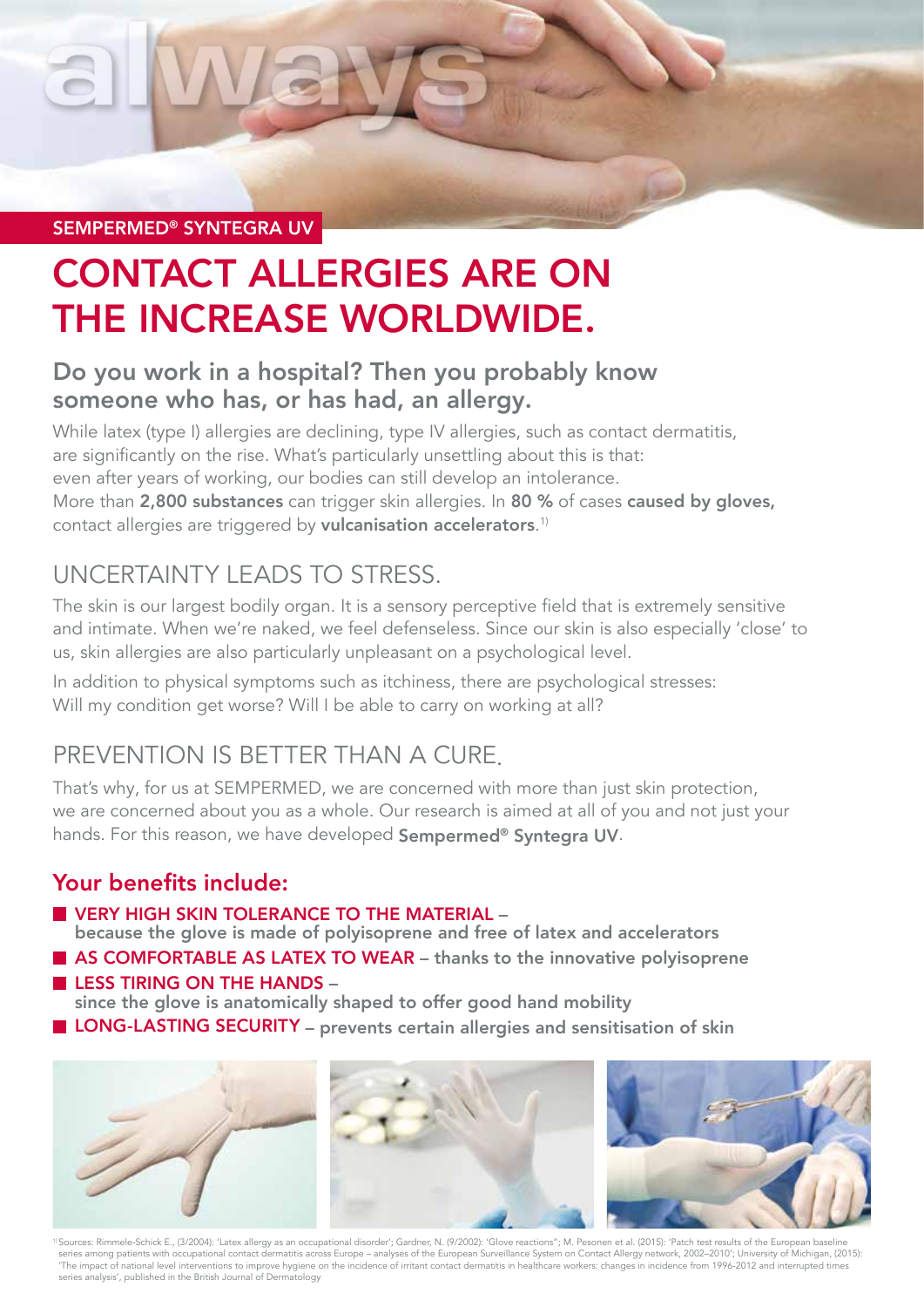

## RESEARCH FOR YOUR PROTECTION. WINNER OF THE 2016 EARTO INNOVATION AWARD.

After long years of research work, SEMPERMED has succeeded in producing the first polyisoprene surgical glove in the world that gives you more freedom of movement to work

- because it's not only free of latex proteins
- but also completely free of vulcanisation accelerators
- and thanks to its polyisoprene material, which is similar to natural latex, the glove also scores points by imitating the much-loved comfort of natural latex.

#### PLEASANT AND COMFORTABLE -POLYISOPRENE MATERIAL

In contrast to chloroprene rubber, the molecular structure of natural rubber has a 1:1 correspondence with that of polyisoprene rubber, as the spherical molecule model below shows.







The advantage for you? Comfort as if you were wearing a latex glove with 100 % protection against latex allergies.



#### BORN FROM LIGHT - THE PATENTED PRODUCTION PROCESS

The cross-linking of the molecules is carried out by UV light and does not require any vulcanisation accelerators, which are needed for conventional gloves.

«The Sempermed® Syntegra UV is the first ANTI-ALLERGENIC POLYISOPRENE SURGICAL GLOVE,

that's not only produced without natural latex, but also without vulcanisation

accelerators. This guarantees high levels of security and skin tolerance along with natural latexlike comfort.»



Dr. Raimund Schaller, largely responsible for research and development of new products at Sempermed for over 30 years.